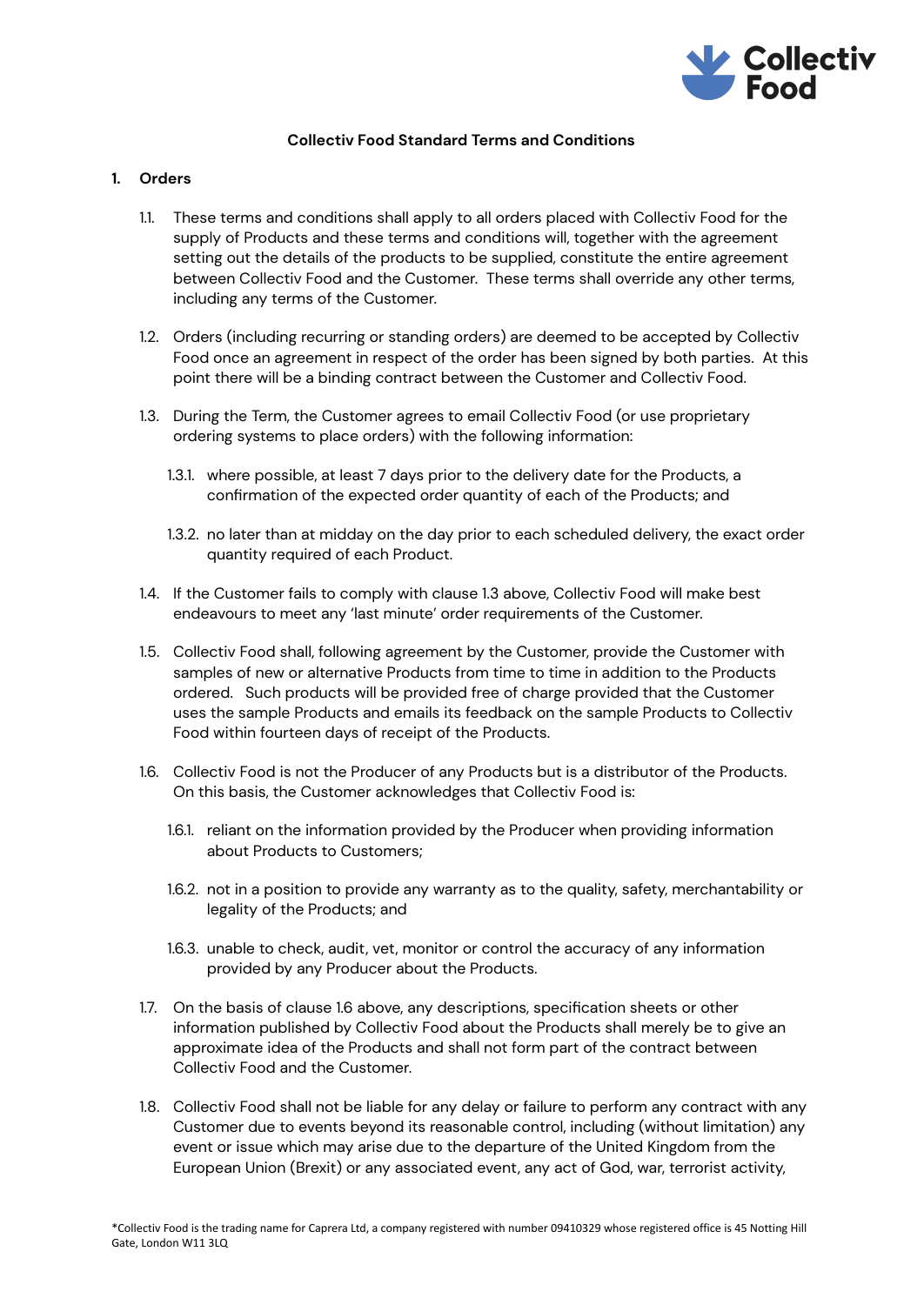

pandemic, local or national emergency, computer failure or breakdown, loss of power, fire, flood, local or national emergency, unusually severe weather conditions, road closure, explosion, sabotage or riot.

# **2. Price**

- 2.1. The Price is inclusive of delivery of the Products to the Delivery Location.
- 2.2. The Price shall be exclusive of all taxes, duties or levies. Any taxes, duties or levies shall be invoiced to the Customer with the Price of the Products.
- 2.3. If the price Collectiv Food pays for the Products changes during the Term, Collectiv Food reserves the right to vary the Price up or down proportionately. In the event of any proposed increase in the Price, Collectiv Food shall notify the Customer of any increase in the Price in writing as soon as practicable. The Customer shall have 48 hours to confirm its agreement to the increased Price.
- 2.4. If the Customer confirms its agreement to the proposed increased Price in writing, the increased Price shall be payable by the Customer for the remainder of the Contract, subject to any further variations agreed in writing between the parties.
- 2.5. If the Customer does not agree to the proposed increased Price, the Customer may refuse further supplies of any Products affected by an increase in Price.
- 2.6. If any Product is no longer available, Collectiv Food reserves the right to refuse to supply the Products, in which case Collectiv Food will notify the Customer in writing (including by email).

# **3. Loss or damage**

- 3.1. The risk of loss or damage to the Products shall pass to the Customer on completion of delivery in accordance with clause 6.1.
- 3.2. Collectiv Food will not be responsible for any loss or damage to the Products caused by any act, default or omission by the Customer or its representative or as a result of any issue with the Delivery Location. This includes loss or damage relating to inappropriate storage of the Products, including any failure to store Products in accordance with Collectiv Food's instructions or, in the absence of any specific instructions, in appropriate conditions (including at an appropriate temperature), or the sale or distribution of any Products after their "best-before" or "use-by" date.

# **4. Payment**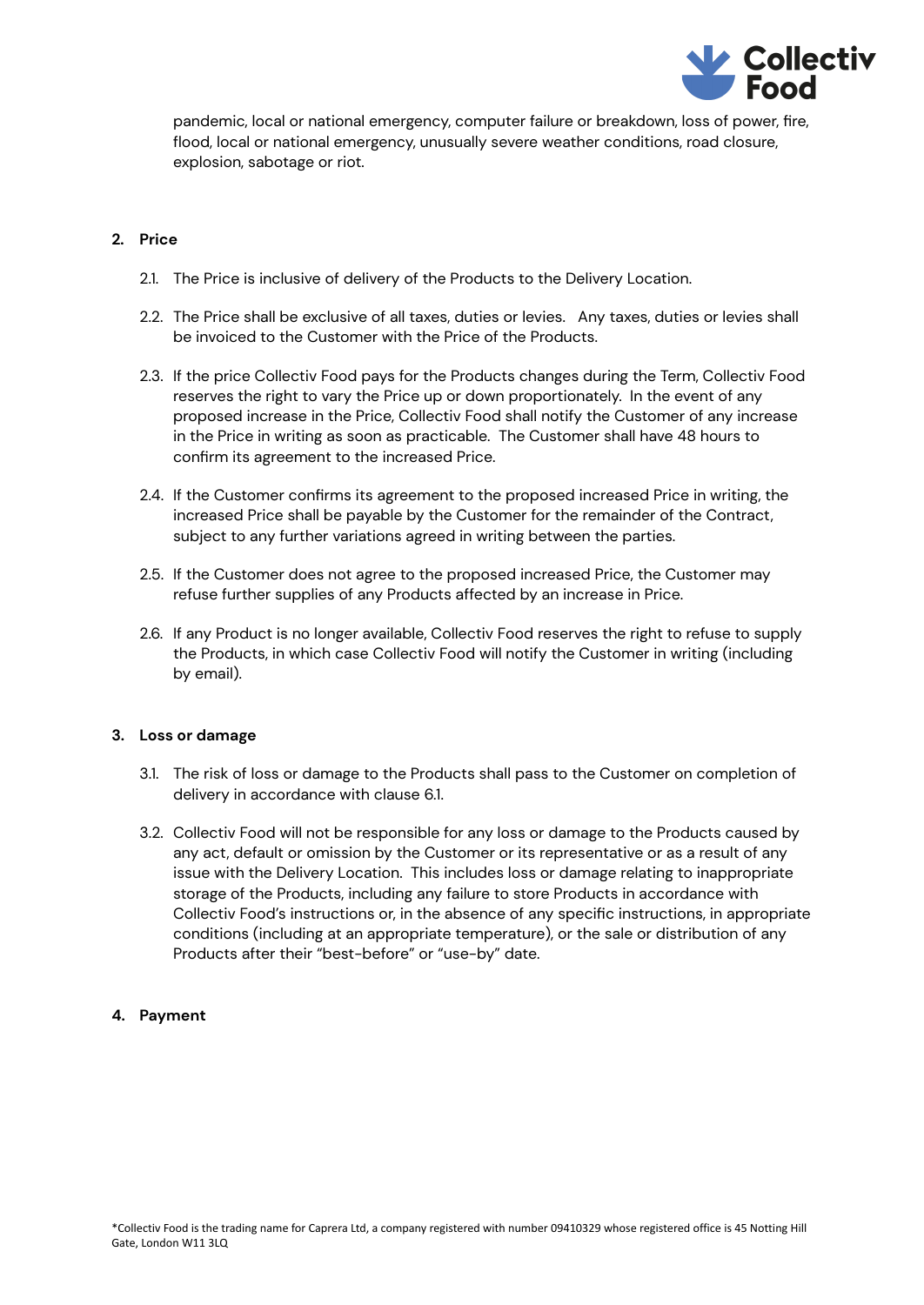

- 4.1. Unless otherwise agreed in writing, payment by Customers must be made within 30 days of the date of the invoice for the Products.
- 4.2. Collectiv Food reserves the right to charge interest at 2% above the Bank of England base rate from time to time in force and a late payment fee of £40 from the date payment becomes overdue.
- 4.3. From the date the payment becomes overdue, Collectiv Food reserves the right to demand immediate payment of all sums due by the Customer and to suspend delivery of all future or outstanding orders.

### **5. Delivery**

- 5.1. Delivery of the Products shall be made to the Delivery Location(s) and shall be completed once the Products are unloaded at the Delivery Location(s) and a delivery note has been signed by or on behalf of the Customer. A delivery note will be deemed to be signed on behalf of a Customer if it is signed by someone who represents themselves as being engaged by, or an employee of, the Customer.
- 5.2. Ownership (otherwise known as title) of the Products shall pass to the Customer on completion of delivery in accordance with clause 5.1.
- 5.3. Collectiv Food shall not be liable for any loss or damage whatsoever arising as a result of a delay or failure to deliver Products as requested by the Customer.
- 5.4. Where there is a delay in delivery of the Products, the Customer shall not be entitled to cancel the order.
- 5.5. Collectiv Food may decline to complete the delivery if it is believed to be unsafe, unlawful or too difficult to do so, or if the premises where the Products are being delivered to are inaccessible.
- 5.6. In the event of the customer requesting an additional delivery of products outside of the agreed scheduling time and planning, Collectiv Food may add a delivery charge to cover exceptional costs of providing the service.

#### **6. Cancellation of, and changes to, orders and returns**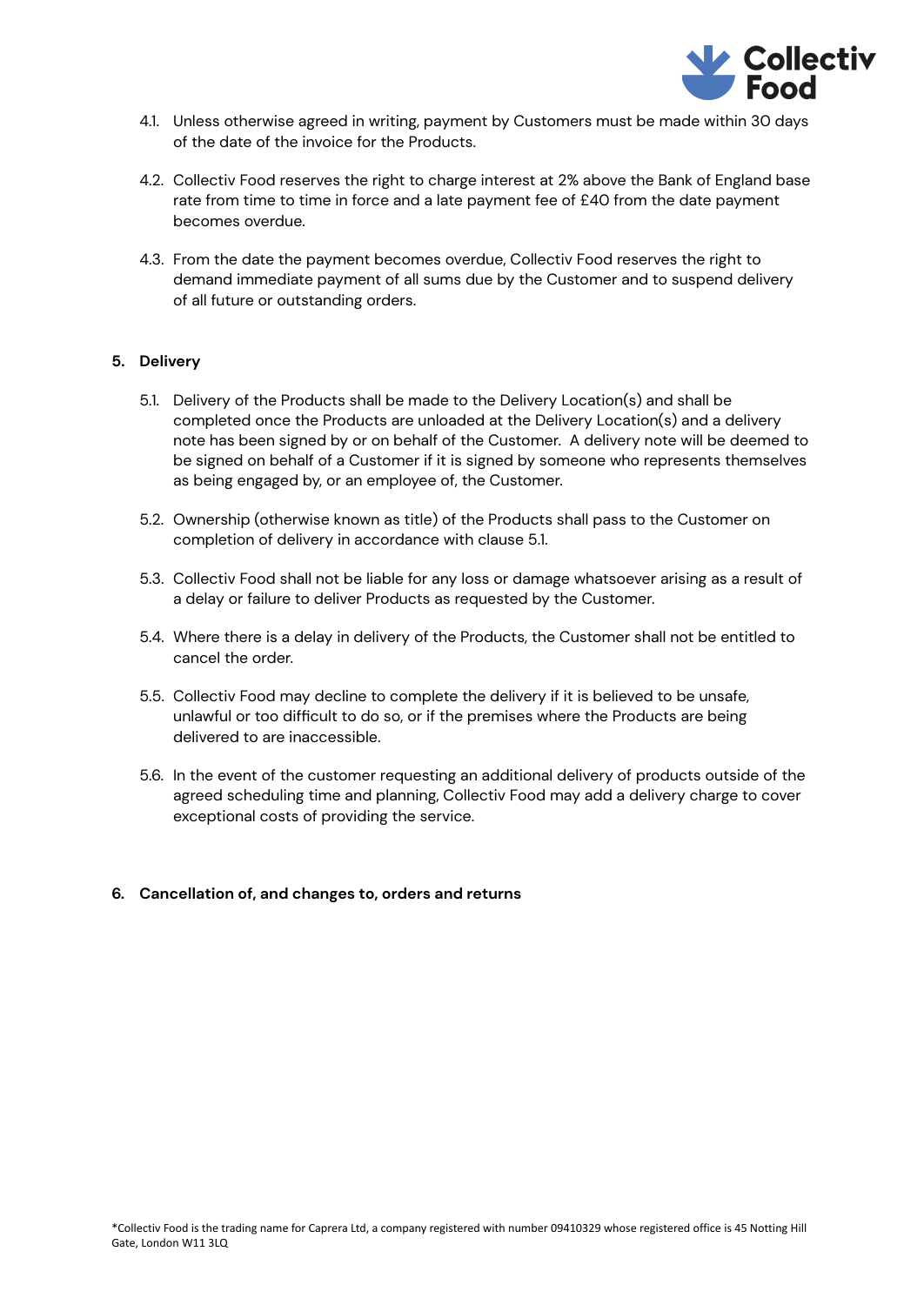

- 6.1. Any Contract may be terminated in whole or in part by either the Customer or Collectiv Food giving prior notice in writing to the other of at least:
	- 6.1.1. 1 week notice during the Trial Period;
	- 6.1.2. 4 weeks' notice following the end of the Trial Period.
- 6.2. Any variation to any Contract must be agreed between the Parties in writing.
- 6.3. If the Customer consistently orders less than the Minimum Order Quantity agreed, Collectiv Food reserves the right to terminate the Contract immediately and renegotiate new terms of supply.
- 6.4. On request by the Customer, Collectiv Food may agree to changes in an order after it has been placed but, in any case where changes are agreed, Collectiv Food may freeze any surplus stock and hold it for future demand. On receipt of the Customer's consent in writing, Collectiv Food may also supply a new order, or a request for an increase in an order, using stock which has previously been frozen.
- 6.5. Where a Customer wishes to return any Products, the Customer must notify Collectiv Food of this decision within 24 hours of Delivery and retain the damaged Products for inspection and collection.
- 6.6. Collectiv Food will accept the return of Products from the Customer only.
- 6.7. Returns and claims for credit or replacements will only be accepted with photographic evidence, batch and date life records, and before Customer processing or cooking.

### **7. Warranties**

- 7.1. Collectiv Food warrants that the Products shall be properly packed to enable them to reach their destination in good condition.
- 7.2. The Customer warrants that it will not sell or otherwise distribute Products after any "best before" or "use by" dates displayed on the Products or otherwise notified to the Customer.
- 7.3. The Customer warrants that it shall reimburse Collectiv Food in respect of any losses, damages, costs or expenses incurred by Collectiv Food as a result of any breach by the Customer of this agreement.
- 7.4. The Customer warrants that, once Collectiv Food has supplied Products under these terms and conditions, it shall not enter into any arrangement to buy the Products directly from the Producer for as long as Collectiv Food remains able to supply those Products. If the Customer breaches this warranty it shall be liable to Collectiv Food for any losses suffered as a result of such breach.

#### **8. Intellectual Property**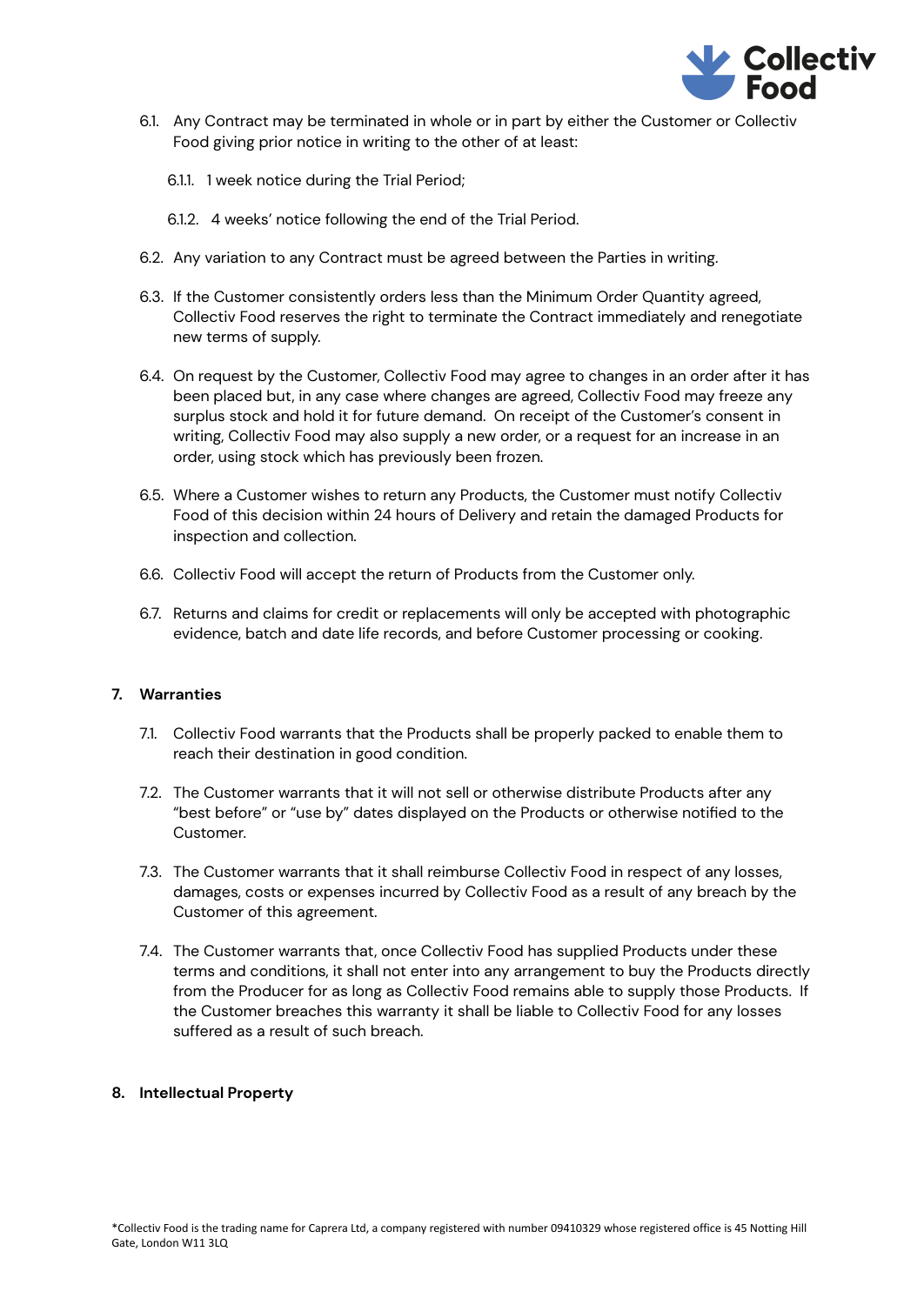

8.1. The Customer agrees not to infringe any intellectual property rights, to include reproducing, copying, duplicating, transmitting, publishing, displaying and/or selling any content belonging to either Collectiv Food or any Producers.

### **9. Compliance with legislation**

- 9.1. All parties agree to comply with all laws applicable in the UK and wherever the Products are being ordered or delivered, including the following:
	- 9.1.1. the Data Protection Legislation;
	- 9.1.2. all tax evasion legislation;
	- 9.1.3. all health and safety legislation; and
	- 9.1.4. all anti-bribery legislation.

### **10. General**

- 10.1. Any failure or delay by Collectiv Food in enforcing the terms of this contract shall not be construed as a waiver of any of Collectiv Food's rights under the Contract. Any waiver by Collectiv Food of any breach of, or any default under, any provision of the contract by Collectiv Food shall not be deemed to be a waiver of any subsequent breach or default and shall in no way affect the other terms of the Contract.
- 10.2. Collectiv Food but not the Customer may assign its rights and obligations under this contract.
- 10.3. Collectiv Food may unilaterally vary these terms and conditions from time to time.
- 10.4. The Customer may not vary these terms without Collectiv Food's written agreement.
- 10.5. Written communications given in relation to the Contract must be sent by email or by pre-paid first class post to the registered office of the addressee or such other address as may have been notified in writing and shall be deemed to have been received by the addressee two days after the date of posting. Email communications shall be deemed to have been received by a party at the time of transmission, or, if this time falls outside the hours of 9am to 5pm Monday to Friday, during those hours if later.
- 10.6. The Contract shall be governed by the laws of England and Wales.
- 10.7. Both parties agree to submit to the exclusive jurisdiction of the English Courts.
- 10.8. If any of these terms is unenforceable as drafted, the enforceability of any other terms will be unaffected and if it would be enforceable as amended, it will be treated as so amended.
- 10.9. No Contract shall create any right enforceable under the Contracts (Rights of Third Parties) Act 1999 by any person not identified as Collectiv Food or the Customer.

#### **11. Definitions**